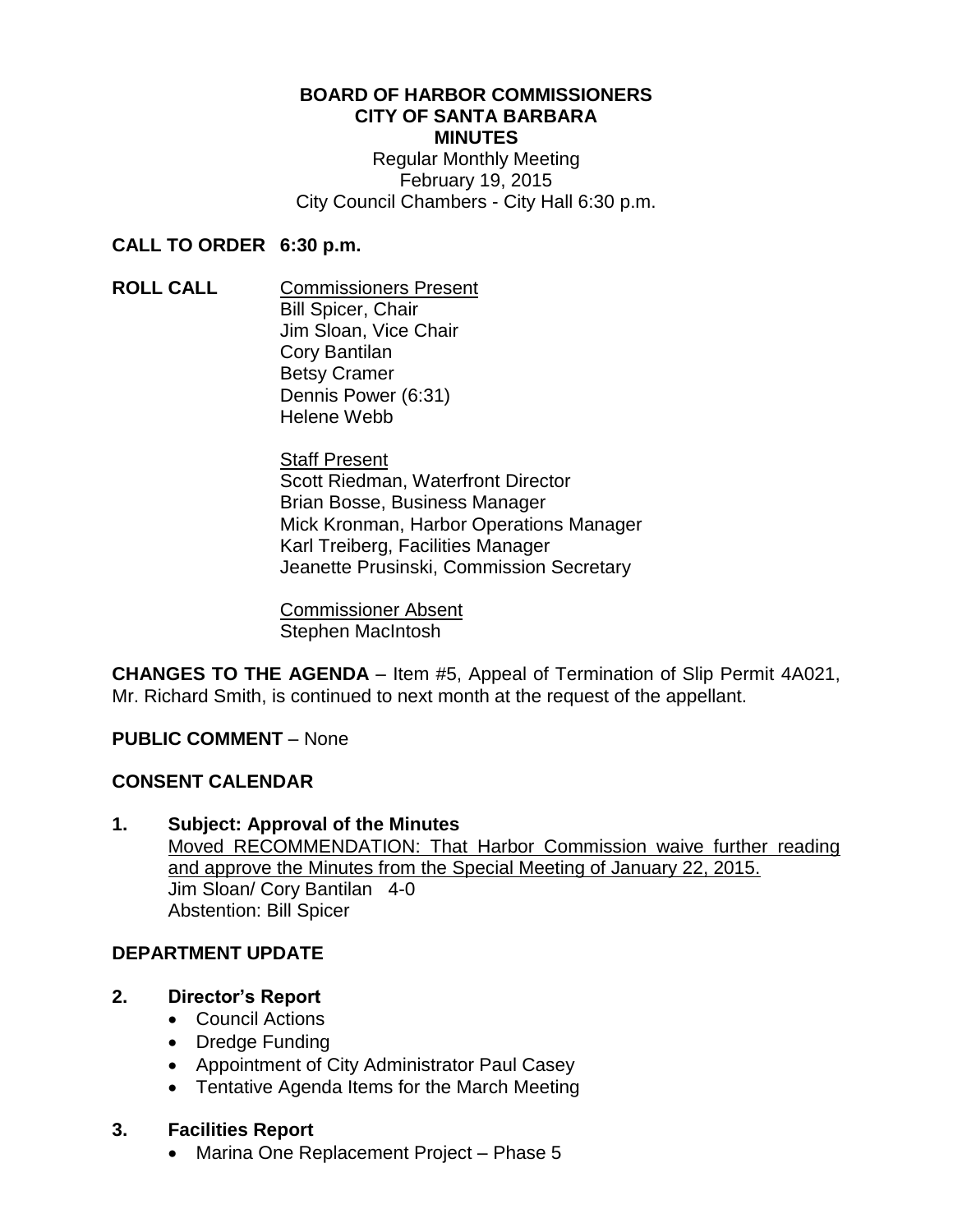## **4. Harbor Operations Report**

- Catamaran Fire in Marina 2
- Felony Conviction for Man who Injured Harbor Patrol Officer

#### **NEW BUSINESS**

#### **5. Appeal of Termination of Slip Permit 4A021, Mr. Richard Smith**

Continued RECOMMENDATION to next month: That Harbor Commission consider Mr. Richard Smith's appeal of a slip permit termination for berth 4A021 in Santa Barbara Harbor.

## **6. Budget Overview for Fiscal Year 2016 and Fiscal Year 2017**

Brian Bosse reported on the status of the Fiscal Year 2016 and Fiscal Year 2017 Waterfront operating and capital budget. Commissioners commented on the various components of the draft budget proposal as follows:

Commissioner Sloan asked to clarify the substantial increase in Parking revenue of 13.1%. Mr. Bosse explained that the proposed revenue assumptions are 13.1% over the 2015 budgeted amounts. He noted, however, that the increase is actually a 2.6% decrease over 2015 projections. So next year's revenue assumptions are based on the current year's revenue projections which tend to be accurate.

Mr. Sloan asked for the total current debt, which is roughly \$23M. Director Riedman said as part of the budget process, Staff plans to present a breakdown of the four debts next month.

Mr. Sloan asked about the status of elevators in the budget. Mr. Riedman says elevators are currently unfunded. The Brophy's Restaurant at 119 Harbor Way is compliant with ADA provisions with equivalent facilitations in their Clam Bar downstairs. Conway's wine tasting room on Stearns Wharf is in most need of an elevator and this may be addressed and funds allocated in the next few years.

Commissioner Bantilan asked when the change in the parking fee structure occurred, which was in Fiscal Year 2014.

Mr. Bantilan also asked to reduce \$17,000 from the Financial Management FY15 Budget category. Mr. Bosse will look at those numbers because they don't seem to be accurate based on the current financial markets. We actually have fewer funds in the account that generates those interest earnings because we refinanced the Waterfront COPs last year.

Chair Spicer asked for the formula for calculating the projected value of slip transfer revenue. Staff uses information from the past three years and there is an element of speculation of the trajectory of the market.